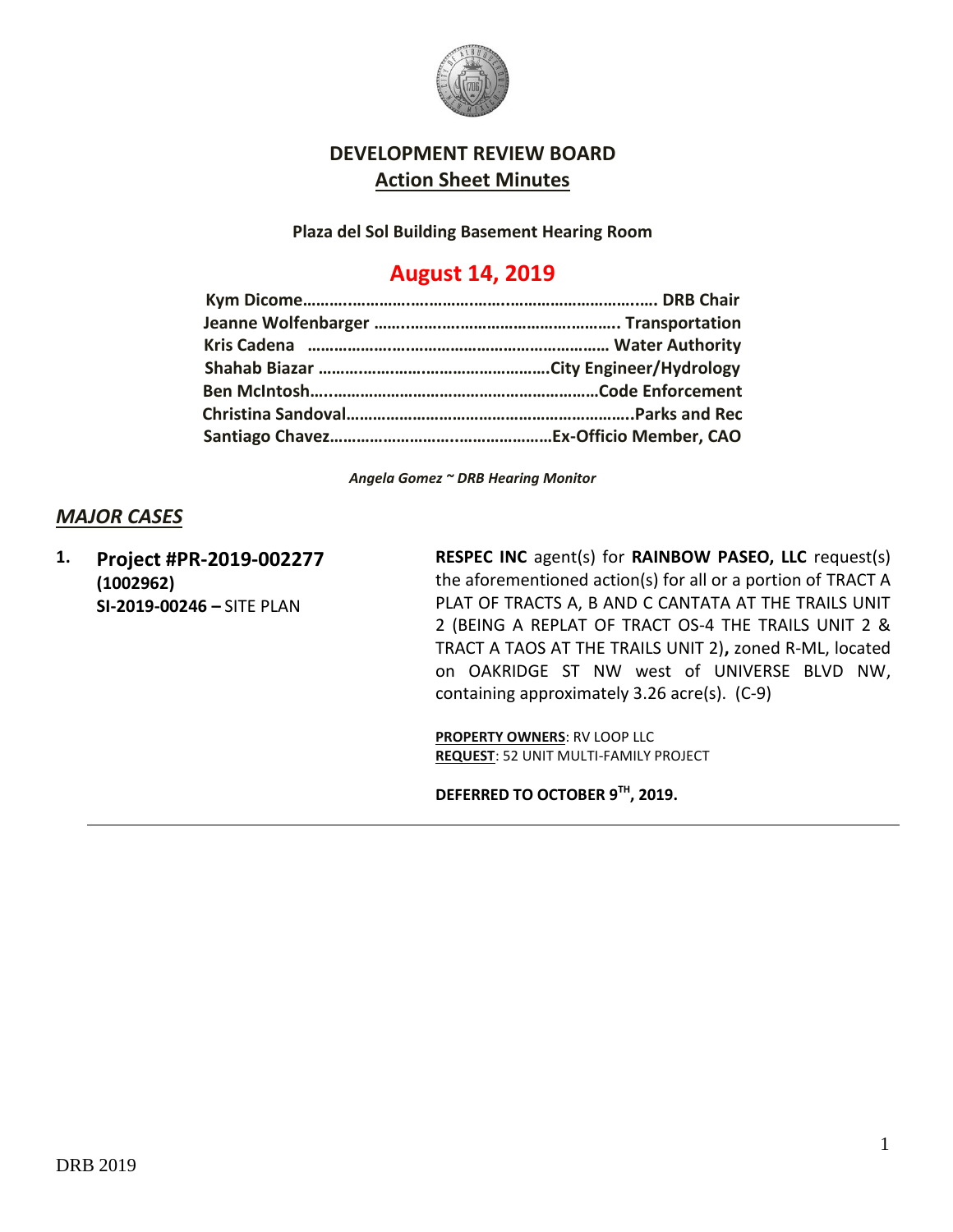**2**. **Project #PR-2019-001951 SD-2019-00081 –** FINAL PLAT DJ

**WAYJOHN SURVEYING INC.** agent(s) for **GODORI INVESTMENTS LLC** request(s) the aforementioned action(s) for all or a portion of LOT 11N, BLOCK 11, GUTIERREZ-- OFIMIANO J LOWER TERRACE SUBDIVISION**,** zoned MX-M, located at 4516 WYOMING BLVD NE north of MONTOGOMERY BLVD NE, containing approximately 1.2392 acre(s). (F-19)

**PROPERTY OWNERS**: GODORI INVESTMENTS LLC **REQUEST**: CREATE 2 LOTS FROM 1 EXISTING LOTS

**IN THE MATTER OF THE AFOREMENTIONED APPLICATION, BEING IN COMPLIANCE WITH ALL APPLICABLE REQUIREMENTS OF THE DPM AND THE IDO, THE DRB HAS** *APPROVED* **THE FINAL PLAT. FINAL SIGN-OFF IS DELEGATED TO: PLANNING FOR IIA (INFRASTRUTURE IMPROVEMENTS AGREEMENT) EXECUTION.**

**3. Project #PR-2019-001331 (1006008) SD-2019-00122** – FINAL PLAT

**BOHANNAN HUSTON** agent(s) for **WESTWAY HOMES** request(s) the aforementioned action(s) for all or a portion of TRACT A-6-B PLAT of TRACTS A-6-A, A-6-B & A-6-C MESA DEL SOL INNOVATION PARK and TRACT B, MESA DEL SOL MONTAGE UNIT 3A, zoned PC, located on UNIVERSITY BLVD SE between STRYKER RD SE and STIEGLITZ AVE SE containing approximately 32.3 acre(s). (R-16/S-16)

**PROPERTY OWNERS:** CORAZON DEL MESA 2B LLC **REQUEST**: FINAL PLAT

**IN THE MATTER OF THE AFOREMENTIONED APPLICATION, BEING IN COMPLIANCE WITH ALL APPLICABLE REQUIREMENTS OF THE DPM AND THE IDO, THE DRB HAS** *APPROVED* **THE FINAL PLAT. FINAL SIGN-OFF IS DELEGATED TO: HYDROLOGY/CITY ENGINEER AND TO PLANNING FOR COMMENTS, PARKS COMMENTS AND THE INFRASTRUCTURE IMPROVEMENTS AGREEMENT (IIA).**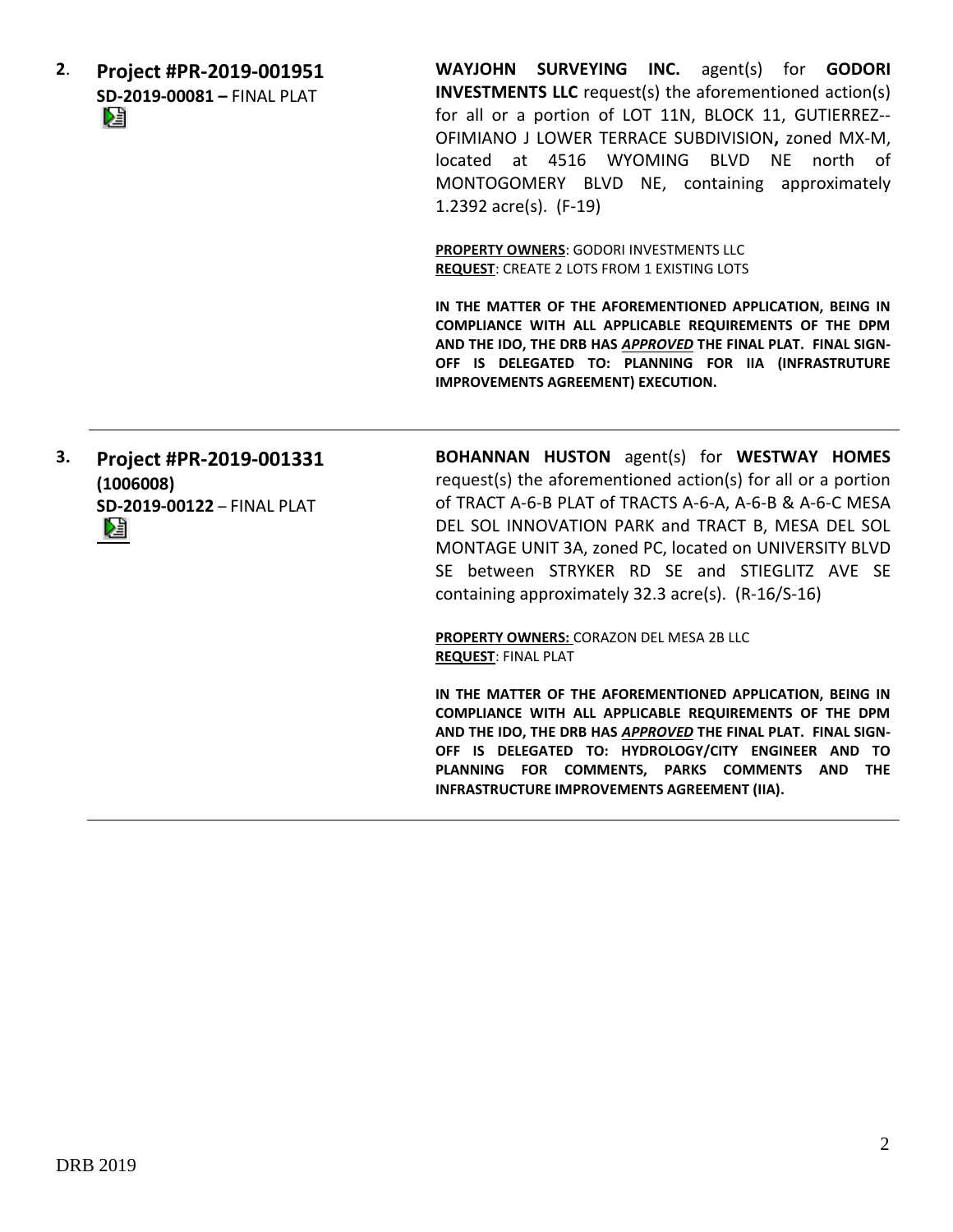| 4. | Project #PR-2019-002574<br>(1000032)<br>SI-2019-00191 - SITE PLAN | 4G DEVELOPMENT AND CONSULTING agent for RED<br><b>SHAMROCK 4 LLC</b> request(s) the aforementioned action(s)<br>for all or a portion of LOT 6 of LOTS 1 THRU 9 COORS<br>PAVILION, zoned C-2, located at the NWC of COORS BLVD<br>NW and ST JOSEPHS DR NW, containing approximately<br>1.1637 $\arccos 0$ . (G-11) [Deferred from 7/31/19] |
|----|-------------------------------------------------------------------|-------------------------------------------------------------------------------------------------------------------------------------------------------------------------------------------------------------------------------------------------------------------------------------------------------------------------------------------|
|    |                                                                   | <b>PROPERTY OWNERS: RED SHAMROCK 4 LLC</b><br><b>REQUEST: FAST FOOD RESTAURANT WITH DRIVE THRU</b>                                                                                                                                                                                                                                        |
|    |                                                                   | IN THE MATTER OF THE AFOREMENTIONED APPLICATION, BEING IN<br>COMPLIANCE WITH ALL APPLICABLE REQUIREMENTS OF THE DPM<br>AND THE IDO, THE DRB HAS APPROVED THE SITE PLAN. FINAL SIGN-<br>OFF IS DELEGATED TO: TRANSPORTATION AND TO PLANNING.                                                                                               |

**5. Project #PR-2018-001996 (1010401, 1004404) SD-2019-00028 -** AMENDMENT TO PRELIMINARY PLAT **SD-2019-00023 –** VACATION OF TEMPORARY PUBLIC ROADWAY EASEMENT **SD-2019-00030** – VACATION OF A PUBLIC WATER EASEMENT **PRICE LAND AND DEVELOPMENT GROUP** agent(s) for **PV TRAILS ALBUQUERQUE, LLC** request(s) the aforementioned action(s) for all or a portion of TRACT H, DURANGO UNIT 1 (AKA DURANGO UNITS 3A & 3B)**,** zoned R-1D, located on WOODMONT AVE between RAINBOW AVE and PASEO DEL NORTE BLVD, containing approximately 18.83 acre(s). (C-9) *[Deferred from 2/13/19, 2/27/19, 3/20/19, 3/27/19, 4/10/19, 5/8/19, 6/5/19, 6/26/19, 7/24/19, 7/31/19]*

**SD-2019-00031** – VACATION OF A PUBLIC

ROADWAY EASEMENT

**PROPERTY OWNERS**: PV TRAILS ALBUQUERQUE LLC **REQUEST**: AMEND PRELIMINARY PLAT FOR 35 RESIDENTIAL LOTS AND 1 TRACT

**IN THE MATTER OF THE AFOREMENTIONED APPLICATION, BEING IN COMPLIANCE WITH ALL APPLICABLE REQUIREMENTS OF THE DPM AND THE IDO,THE DRB HAS** *APPROVED* **THE AMENDED PRELIMINARY PLAT. THIS AMENDMENT DOES NOT EXTEND THE EXPIRATION DATE OF THE ALREADY APPROVED PRELIMINARY PLAT.**

**IN THE MATTER OF THE AFOREMENTIONED APPLICATION, BEING IN COMPLIANCE WITH ALL APPLICABLE REQUIREMENTS OF THE DPM AND THE IDO, THE DRB HAS** *APPROVED* **THE VACATIONS AS SHOWN ON EXHIBIT B IN THE PLANNING FILE PER SECTION 14-16-6(K) OF THE IDO.**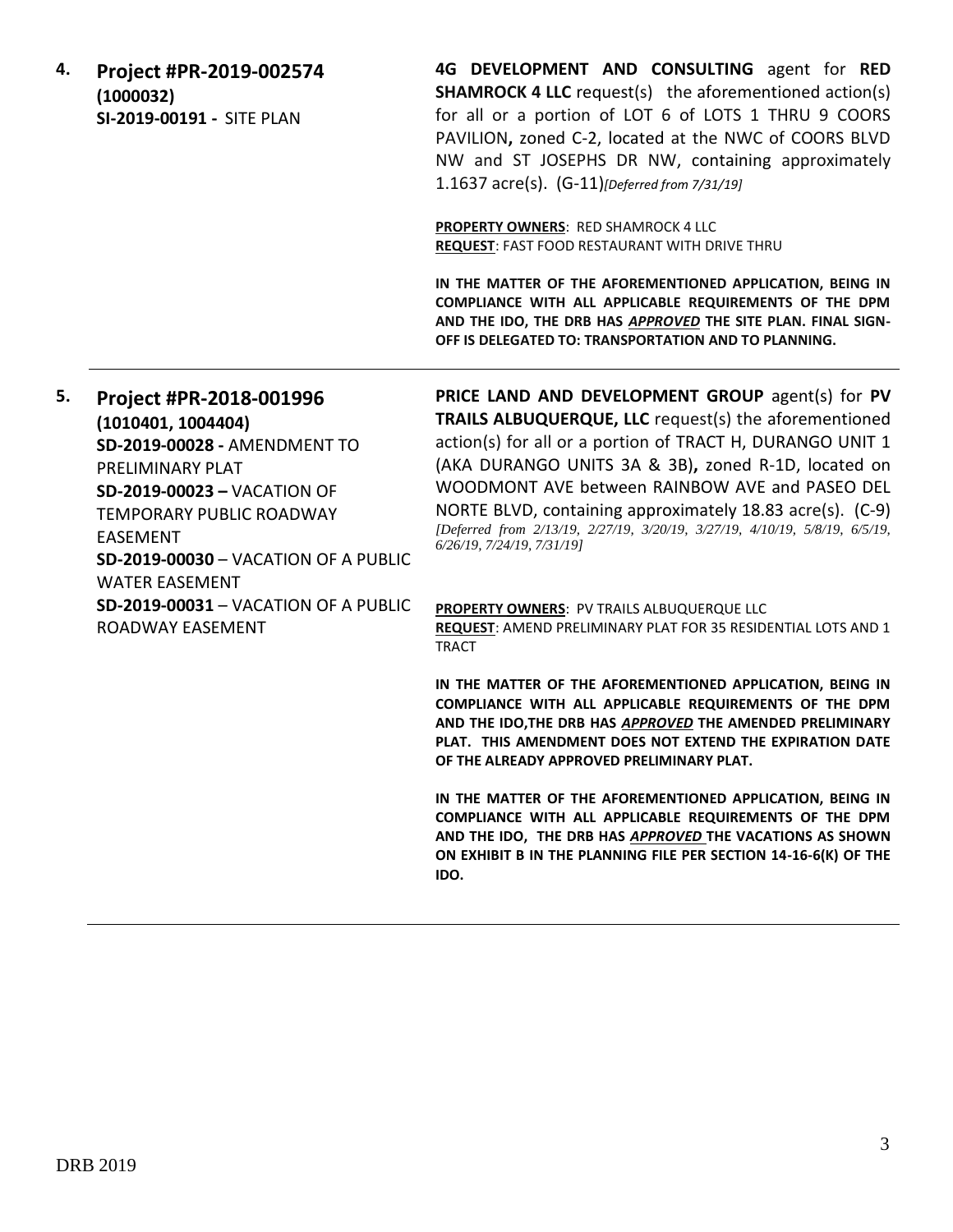| 6. | Project #PR-2018-001996<br>(1010401, 1004404)<br>SD-2019-00024 - PRELIMINARY PLAT<br>VA-2019-00032 - TEMPORARY DEFERRAL<br>OF SIDEWALK<br>VA-2019-00031 - SIDEWALK WAIVER<br>SD-2019-00029 - VACATION OF PUBLIC<br>ROADWAY EASEMENT<br>SD-2019-00025 - VACATION OF A PUBLIC<br>WATER AND SANITARY SEWER EASEMENT | PRICE LAND AND DEVELOPMENT GROUP agent(s) for PV<br>TRAILS ALBUQUERQUE, LLC request(s) the aforementioned<br>action(s) for all or a portion of TRACT H, DURANGO UNIT 1<br>(AKA DURANGO UNITS 4 & 5), zoned R-1D, located on<br>WOODMONT AVE between RAINBOW AVE and PASEO DEL<br>NORTE BLVD, containing approximately 11.32 acre(s). (C-9)<br>[Deferred from 2/13/19, 2/27/19, 3/20/19, 3/27/19, 4/10/19, 5/8/19, 6/5/19,<br>6/26/19, 7/24/19, 7/31/19]<br><b>PROPERTY OWNERS: PV TRAILS ALBUQUERQUE LLC</b><br>REQUEST: PRELIMINARY PLAT FOR 39 RESIDENTIAL LOTS<br>IN THE MATTER OF THE AFOREMENTIONED APPLICATION, BEING IN<br>COMPLIANCE WITH ALL APPLICABLE REQUIREMENTS OF THE DPM<br>AND THE IDO, THE DRB HAS APPROVED PRELIMINARY PLAT,<br>TEMPORARY DEFERRAL OF SIDEWALK, SIDEWALK WAIVER, VACATION<br>OF PUBLIC ROADWAY EASEMENT, AND VACATION OF A PUBLIC<br>WATER AND SANITARY SEWER EASEMENT. |
|----|------------------------------------------------------------------------------------------------------------------------------------------------------------------------------------------------------------------------------------------------------------------------------------------------------------------|------------------------------------------------------------------------------------------------------------------------------------------------------------------------------------------------------------------------------------------------------------------------------------------------------------------------------------------------------------------------------------------------------------------------------------------------------------------------------------------------------------------------------------------------------------------------------------------------------------------------------------------------------------------------------------------------------------------------------------------------------------------------------------------------------------------------------------------------------------------------------------------------------------|
| 7. | Project #PR-2019-002573<br>SI-2019-00190 - SITE PLAN-DRB<br>VA-2019-00217 - WAIVER                                                                                                                                                                                                                               | <b>GARCIA/KRAEMER &amp; ASSOCIATES agent(s) for JOHN JONES</b><br>request(s) the aforementioned action(s) for all or a portion<br>of LOT 5 BLOCK 17 TRACT 1 UNIT 3 A UNIT B NORTH<br>ALBUQUERQUE ACRES, zoned PD, located at 8500<br>GLENDALE AVE NE, east of BARSTOW ST NE and west of<br>VENTURA ST NE, containing approximately 0.8864 acre(s).<br>(B-20) [Deferred from 7/24/19, 7/31/19, 8/7/19]<br><b>PROPERTY OWNERS: JONES MARK JOHN</b><br><b>REQUEST:</b> SF HOME WITH MAJOR INFRASTRUCTURE<br>DEFERRED TO SEPTEMBER 11 <sup>TH</sup> , 2019.                                                                                                                                                                                                                                                                                                                                                    |
| 8. | Project #PR-2019-002496<br>SI-2019-00180 - SITE PLAN                                                                                                                                                                                                                                                             | <b>CONSENSUS PLANNING, INC. agent(s) for BELLA TESORO</b><br>LLC request(s) the aforementioned action(s) for all or a<br>portion of LOT 1--4 BLOCK 4 TRACT 3 UNIT 3 NORTH<br>ALBUQUERQUE ACRES, zoned MX-L, located at the SEC of<br>BARSTOW ST NE AND ALAMEDA BLVD NE, containing<br>approximately 3.38 acre(s). (C-20) [Deferred from 7/17/19]<br>PROPERTY OWNERS: MATONI GIUSEPPE & ANNA TRUSTEES MANTONI<br>FAMILY TRUST, LINDBORG PHILIP L<br>REQUEST: MULTI-FAMILY RESIDENTIAL DEVELOPMENT<br>DEFERRED TO SEPTEMBER 11TH, 2019.                                                                                                                                                                                                                                                                                                                                                                      |

*MINOR CASES*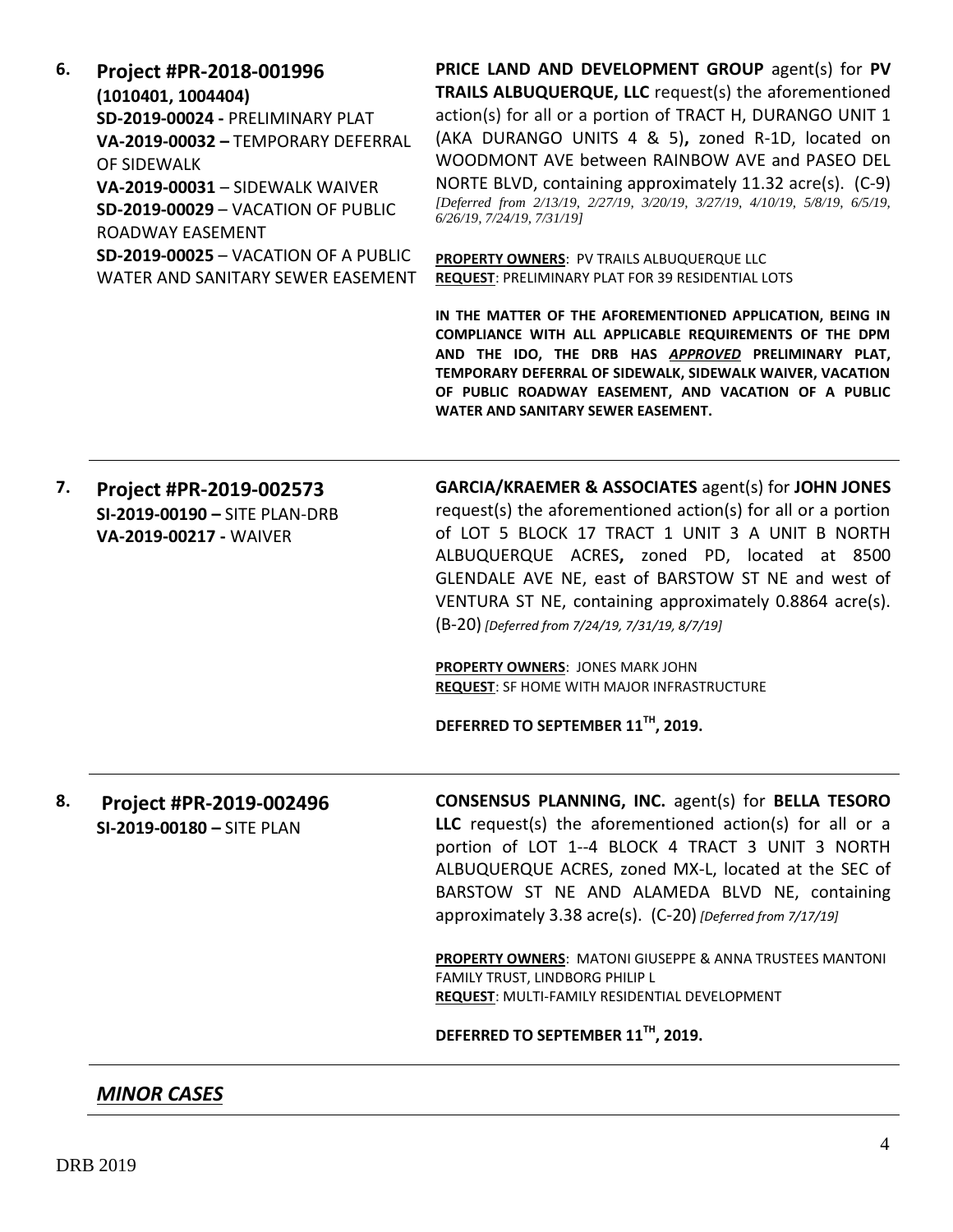| 9.  | Project #PR-2019-002114<br>(10003807)<br>SI-2019-00117 - EPC SITE PLAN SIGN OFF<br>M                   | THE DESIGN GROUP agent(s) for LA VIDA LLENA request(s)<br>the aforementioned action(s) for all or a portion of<br>AMENDED PLAT LAND in SEC 33 T11N R4E LA VIDA LLENA,<br>zoned R-ML, located at 10501 LAGRIMA DE ORO RD NE<br>between MORRIS ST NE and JUAN TABO BLVD NE,<br>containing approximately 16.89 acre(s). (F-21)<br>PROPERTY OWNERS: LA VIDA LLENA<br>REQUEST: ADD TWO NEW BUILDINGS AND A PARKING AREA.<br>DEFERRED TO AUGUST 21 <sup>ST</sup> , 2019.                                                                                                 |
|-----|--------------------------------------------------------------------------------------------------------|--------------------------------------------------------------------------------------------------------------------------------------------------------------------------------------------------------------------------------------------------------------------------------------------------------------------------------------------------------------------------------------------------------------------------------------------------------------------------------------------------------------------------------------------------------------------|
| 10. | Project #PR-2019-002519<br>SD-2019-00122 - PRELIMINARY/FINAL<br><b>PLAT</b><br>N                       | JAG PLANNING AND ZONING, LLC agent(s) for PORFIE O.<br><b>MALDONADO</b> request(s) the aforementioned action(s) for<br>all or a portion of LOTS 1-A AND 2-A, BLOCK A, ANDERSON<br>& THAXTON'S REPLAT OF A PORTION OF TORREON<br>ADDITION, zoned NR-C, located at 801 & 813 GIBSON BLVD<br>SE, east of EDITH BLVD SE and west of I-40, containing<br>approximately 0.7346 acre(s). (L-14)[Deferred from 7/10/19,<br>7/31/19<br>PROPERTY OWNERS: MALDONADO PORFIE O & LESLIE A<br><b>REQUEST: LOT LINE ADJUSTMENT</b><br>DEFERRED TO OCTOBER 23 <sup>RD</sup> , 2019 |
| 11. | Project #PR-2019-002672<br>(1009178)<br>VA-2019-00240 - TEMPORARY DEFERRAL<br>OF SIDEWALK CONSTRUCTION | MARK GOODWIN & ASSOCIATES, PA agent(s) for RTR LLC<br>request(s) the aforementioned action(s) for all or a portion<br>of LOTS 1-P1 THRU 26-P1, TIBURON HEIGHTS SUBDIVISION,<br>zoned R-1B, located off PETIRROJO RD NW east of UNSER<br>BLVD NW, containing approximately 7.9 acre(s). (D-10)<br>[Deferred from 8/7/19]                                                                                                                                                                                                                                            |
|     |                                                                                                        | IN THE MATTER OF THE AFOREMENTIONED APPLICATION,<br>BEING IN COMPLIANCE WITH ALL APPLICABLE REQUIREMENTS<br>OF THE DPM AND THE IDO, THE DRB HAS APPROVED A 2 YEAR<br>TEMPORARY DEFERRAL OF CONSTRUCTION OF SIDEWALKS ON<br>THE INTERIOR STREETS AS SHOWN ON EXHIBIT IN THE<br><b>PLANNING FILE.</b>                                                                                                                                                                                                                                                                |

## *SKETCH PLAT*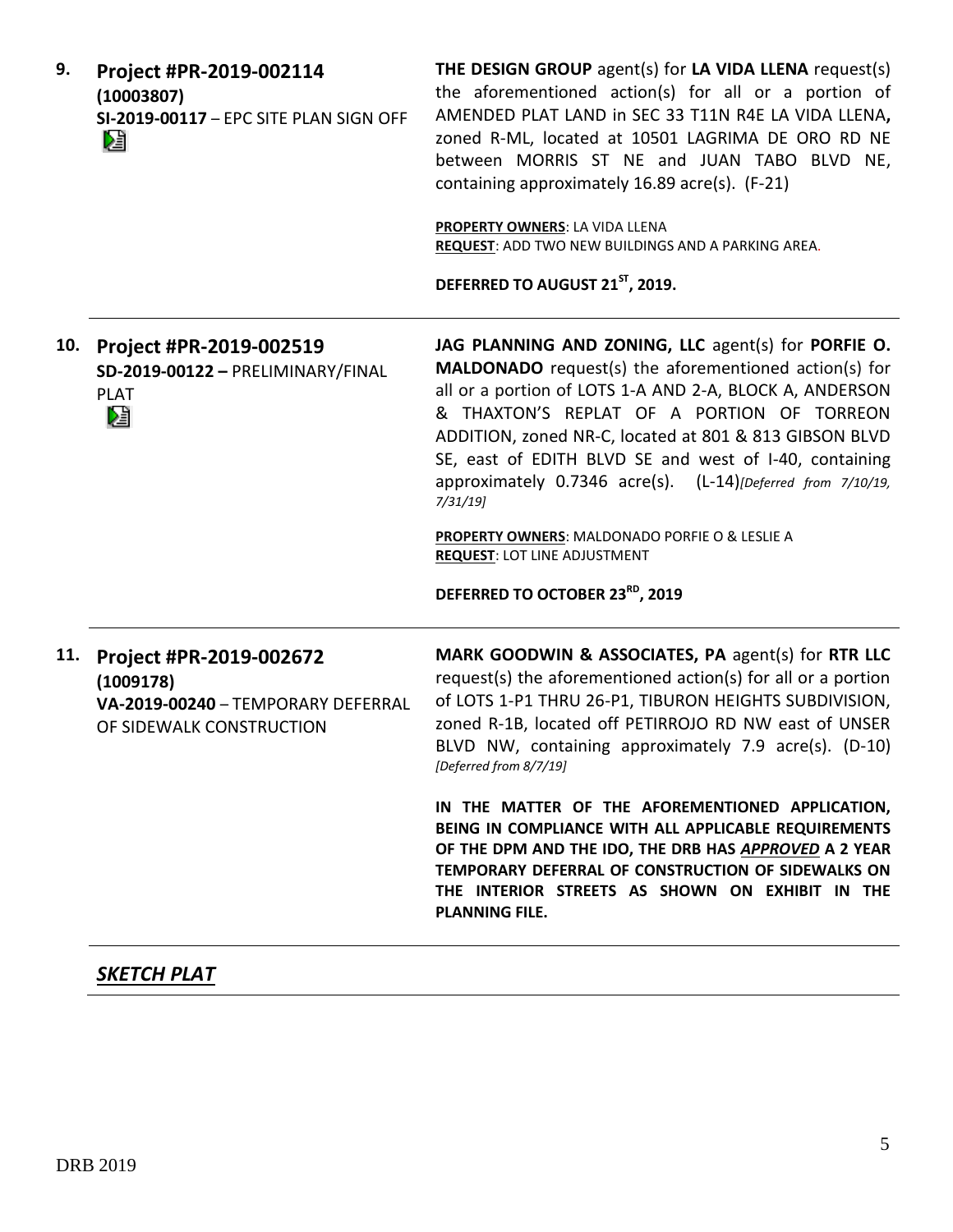**12. Project #PR-2019-00002719 PS-2019-00068** – SKETCH PLAT

**ARCH + LAND USE CONSULTANTS** agent(s) for **ELVIA OLIVAS** request(s) the aforementioned action(s) for all or a portion of LOTS 75 & 78 MIDDLE RIO GRANDE CONSERVANCY DISTRICT MAP NO. 40, zoned R-1A, located at 816 JOHN ST SE north of PACIFIC AVE SE and west of BROADWAY BLVD SE, containing approximately 0.2045 acre(s). (K-14)

**PROPERTY OWNERS**: OLIVAS ELVIA D **REQUEST**: CONSOLIDATION OF 2 LOTS INTO 1 LOT

**THE SKETCH PLAT WAS REVIEWED AND COMMENTS WERE PROVIDED**

#### *OTHER MATTERS*

**13. Project #PR-2019-001560 CONSENSUS PLANNING, INC.** agent(s) for **SP ALBUQUERQUE, LLC** request(s) the aforementioned **(1007412)** action(s) for all or a portion of TRACTS B-2 REPLAT OF TRACT **SI-2019-00140** – EPC SITE PLAN SIGN OFF B YORBA LINDA SUBDIVISION and PORTION OF TRACT A, Dà HOFFMANTOWN BAPTIST CHURCH SITE**,** zoned MX-L, located on HARPER ROAD NE between VENTURA STREET NE and WYOMING BLVD NE, containing approximately 14.2 acre(s). (E-20)*[Deferred from 6/5/19]*

**PROPERTY OWNERS**: HOFFMANTOWN BAPTIST CHURCH **REQUEST**: EPC SITE PLAN SIGN-OFF FOR SENIOR LIVING FACILITY

**THE SITE PLAN WAS APPROVED JUNE 12, 2019, WITH DELEGATION TAKEN BY WATER AUTHORITY FOR CHANGES TO SITE PLAN SIGNATURE SHEET AND BY PLANNING FOR THE INFRASTRUCTURE IMPROVEMENTS AGREEMENT (IIA). THE BOARD SIGNED THE SITE PLAN WITH THE ORIGINAL APPROVAL DATE, AND THE WATER AUTHORITY SIGNED AT TODAY'S MEETING. PLANNING WILL SIGN UPON INFRASTRUCTURE IMPROVEMENTS AGREEMENT (IIA) EXECUTION.**